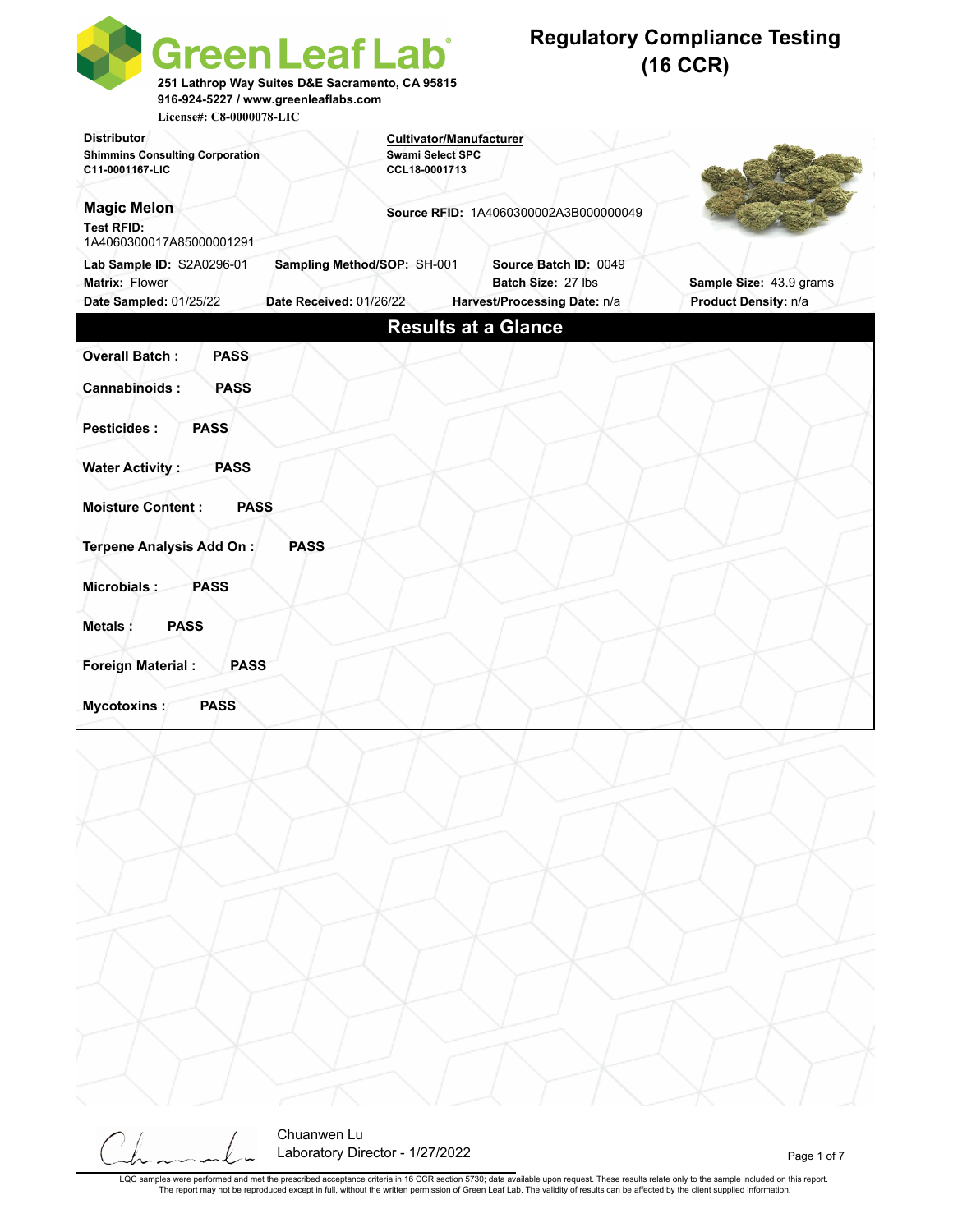| <b>Green Leaf Lab</b><br>251 Lathrop Way Suites D&E Sacramento, CA 95815<br>916-924-5227 / www.greenleaflabs.com |                              |                             |                                       |                                     | <b>Regulatory Compliance Testing</b><br>$(16$ CCR) |
|------------------------------------------------------------------------------------------------------------------|------------------------------|-----------------------------|---------------------------------------|-------------------------------------|----------------------------------------------------|
| License#: C8-0000078-LIC<br><b>Distributor</b>                                                                   |                              |                             | <b>Cultivator/Manufacturer</b>        |                                     |                                                    |
| <b>Shimmins Consulting Corporation</b>                                                                           |                              |                             | <b>Swami Select SPC</b>               |                                     |                                                    |
| C11-0001167-LIC                                                                                                  |                              |                             | CCL18-0001713                         |                                     |                                                    |
| <b>Magic Melon</b>                                                                                               |                              |                             | Source RFID: 1A4060300002A3B000000049 |                                     |                                                    |
| <b>Test RFID:</b><br>1A4060300017A85000001291                                                                    |                              |                             |                                       |                                     |                                                    |
| Lab Sample ID: S2A0296-01                                                                                        |                              | Sampling Method/SOP: SH-001 |                                       | Source Batch ID: 0049               |                                                    |
| Matrix: Flower                                                                                                   |                              |                             |                                       | Batch Size: 27 lbs                  | Sample Size: 43.9 grams                            |
| <b>Date Sampled: 01/25/22</b>                                                                                    |                              | Date Received: 01/26/22     |                                       | Harvest/Processing Date: n/a        | Product Density: n/a                               |
|                                                                                                                  |                              |                             |                                       | <b>Potency Analysis by HPLC</b>     |                                                    |
| <b>Date/Time Extracted:</b>                                                                                      | 01/26/22 10:52               |                             |                                       | Analysis Method/SOP: C-001          |                                                    |
| Date/Time Analyzed:<br><b>Cannabinoids</b>                                                                       | 01/26/22 19:21<br><b>LOD</b> | <b>LOQ</b>                  | %                                     |                                     |                                                    |
|                                                                                                                  | mg/g                         | mg/g                        |                                       | mg/g                                |                                                    |
| <b>Total THC</b>                                                                                                 | 0.26                         | 0.27                        | 26.58                                 | 265.8                               |                                                    |
| <b>Total CBD</b>                                                                                                 | 0.26                         | 0.27                        | <b>ND</b>                             | <b>ND</b>                           |                                                    |
| <b>THCA</b>                                                                                                      | 0.26                         | 0.27                        | 29.56                                 | 295.6                               |                                                    |
| delta 9-THC                                                                                                      | 0.26                         | 0.27                        | 0.656                                 | 6.56                                |                                                    |
| <b>THCV</b>                                                                                                      | 0.26                         | 0.27                        | ND.                                   | <b>ND</b>                           |                                                    |
| <b>THCVA</b>                                                                                                     | 0.26                         | 0.27                        | <b>ND</b>                             | ND.                                 |                                                    |
| CBD                                                                                                              | 0.26                         | 0.27                        | ND.                                   | ND                                  |                                                    |
| <b>CBDA</b>                                                                                                      | 0.26                         | 0.27                        | ND                                    | ND.                                 |                                                    |
| <b>CBDV</b>                                                                                                      | 0.26                         | 0.27                        | <b>ND</b>                             | <b>ND</b>                           |                                                    |
| <b>CBDVA</b>                                                                                                     | 0.26                         | 0.27                        | ND                                    | ND.                                 |                                                    |
| CBN                                                                                                              | 0.26                         | 0.27                        | <b>ND</b>                             | <b>ND</b>                           |                                                    |
| <b>CBG</b>                                                                                                       | 0.26                         | 0.27                        | ND.                                   | ND                                  |                                                    |
| <b>CBGA</b>                                                                                                      | 0.26                         | 0.27                        | 0.477                                 | 4.77                                |                                                    |
| <b>CBC</b>                                                                                                       | 0.26                         | 0.27                        | ND                                    | ND.                                 |                                                    |
| <b>Total Cannabinoids</b>                                                                                        | 0.26                         | 0.27                        | 26.99                                 | 269.9                               |                                                    |
|                                                                                                                  |                              |                             |                                       | <b>Water Activity by Aqua Lab</b>   |                                                    |
| Date/Time Extracted: 01/26/22 16:28                                                                              |                              |                             |                                       | Analysis Method/SOP: WA-001         |                                                    |
| Date/Time Analyzed: 01/26/22 16:28                                                                               |                              |                             |                                       |                                     |                                                    |
| Water Activity: 0.587 AW at 24°C                                                                                 |                              |                             |                                       |                                     |                                                    |
|                                                                                                                  |                              |                             |                                       | <b>Moisture by Moisture Balance</b> |                                                    |
| Date/Time Extracted: 01/26/22 16:29                                                                              |                              |                             |                                       | Analysis Method/SOP: MC-001         |                                                    |
| Date/Time Analyzed: 01/26/22 16:29                                                                               |                              |                             |                                       |                                     |                                                    |
| Moisture: 14.6 %                                                                                                 |                              |                             |                                       |                                     |                                                    |
|                                                                                                                  |                              |                             |                                       |                                     |                                                    |
|                                                                                                                  |                              |                             |                                       |                                     |                                                    |
|                                                                                                                  |                              |                             |                                       |                                     |                                                    |
| Potency Results are reported on a dry weight basis.<br>Total THC = delta $9$ -THC + (THCA $*$ 0.877)             |                              |                             |                                       |                                     |                                                    |
| Total CBD = $CBD + (CBDA * 0.877)$                                                                               |                              |                             |                                       |                                     |                                                    |
|                                                                                                                  |                              | Chuanwen Lu                 |                                       |                                     |                                                    |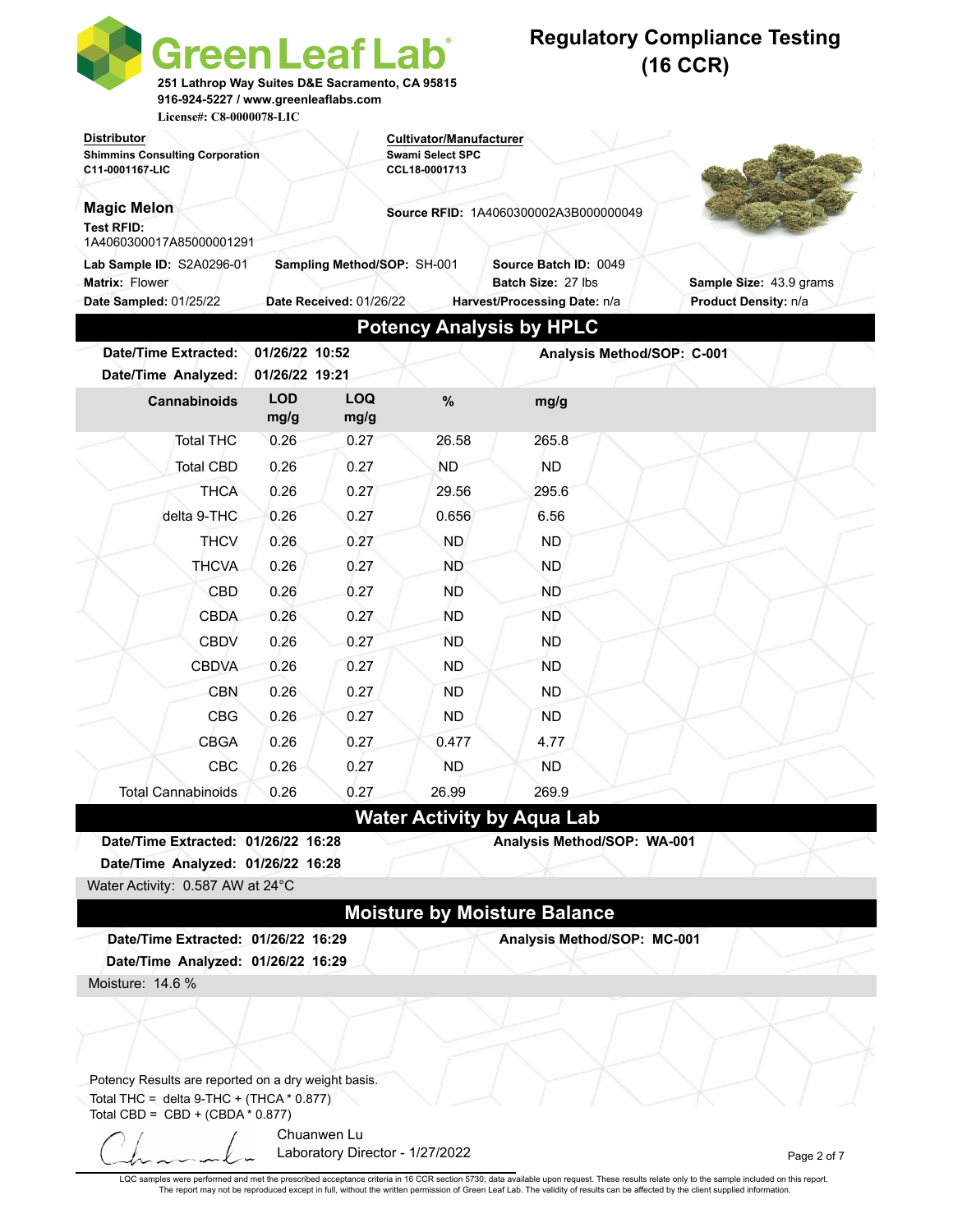| <b>Green Leaf Lab</b><br>251 Lathrop Way Suites D&E Sacramento, CA 95815<br>916-924-5227 / www.greenleaflabs.com<br>License#: C8-0000078-LIC |                                                        |                                                           | <b>Regulatory Compliance Testing</b>         | $(16$ CCR)              |         |  |
|----------------------------------------------------------------------------------------------------------------------------------------------|--------------------------------------------------------|-----------------------------------------------------------|----------------------------------------------|-------------------------|---------|--|
| <b>Distributor</b><br><b>Shimmins Consulting Corporation</b>                                                                                 |                                                        | <b>Cultivator/Manufacturer</b><br><b>Swami Select SPC</b> |                                              |                         |         |  |
| C11-0001167-LIC                                                                                                                              |                                                        | CCL18-0001713                                             |                                              |                         |         |  |
| <b>Magic Melon</b><br><b>Test RFID:</b><br>1A4060300017A85000001291                                                                          |                                                        |                                                           | <b>Source RFID: 1A4060300002A3B000000049</b> |                         |         |  |
| Lab Sample ID: S2A0296-01<br><b>Matrix: Flower</b>                                                                                           | Sampling Method/SOP: SH-001<br>Date Received: 01/26/22 |                                                           | Source Batch ID: 0049<br>Batch Size: 27 lbs  | Sample Size: 43.9 grams |         |  |
| Date Sampled: 01/25/22                                                                                                                       |                                                        |                                                           | Harvest/Processing Date: n/a                 | Product Density: n/a    |         |  |
|                                                                                                                                              |                                                        |                                                           | <b>Terpene Analysis by GCMS</b>              |                         |         |  |
| Date/Time Extracted: 01/26/22 10:52<br>Date/Time Analyzed: 01/26/22 22:15                                                                    |                                                        |                                                           | Analysis Method/SOP: T-001                   |                         |         |  |
| <b>Monoterpenes</b>                                                                                                                          | %                                                      | mg/g                                                      | <b>Monoterpenes</b>                          | %                       | mg/g    |  |
| 3-Carene                                                                                                                                     | $<$ LOQ                                                | $<$ LOQ                                                   | alpha-Cedrene                                | $<$ LOQ                 | $<$ LOQ |  |
| alpha-Pinene                                                                                                                                 | 0.03                                                   | 0.3                                                       | alpha-Terpinene                              | $<$ LOQ                 | $<$ LOQ |  |
| A-Terpineol                                                                                                                                  | 0.05                                                   | 0.5                                                       | beta-Myrcene                                 | 0.38                    | 3.8     |  |
| beta-Pinene                                                                                                                                  | 0.04                                                   | 0.4                                                       | Borneol                                      | $<$ LOQ                 | $<$ LOQ |  |
| Camphene                                                                                                                                     | $<$ LOQ                                                | $<$ LOQ                                                   | Camphor                                      | $<$ LOQ                 | $<$ LOQ |  |
| Cedrol                                                                                                                                       | $<$ LOQ                                                | $<$ LOQ                                                   | Endo-fenchyl alcohol                         | 0.03                    | 0.3     |  |
| Eucalyptol                                                                                                                                   | $<$ LOQ                                                | $<$ LOQ                                                   | Fenchone                                     | $<$ LOQ                 | $<$ LOQ |  |
| gamma-Terpinene                                                                                                                              | $<$ LOQ                                                | $<$ LOQ                                                   | Geranyl acetate                              | $<$ LOQ                 | $<$ LOQ |  |
| Hexahydrothymol                                                                                                                              | $<$ LOQ                                                | $<$ LOQ                                                   | Isoborneol                                   | $<$ LOQ                 | $<$ LOQ |  |
| Isopulegol                                                                                                                                   | $<$ LOO                                                | $<$ LOQ                                                   | Limonene                                     | 0.36                    | 3.6     |  |
| Linalool                                                                                                                                     | 0.24                                                   | 2.4                                                       | Nerol                                        | $<$ LOQ                 | $<$ LOQ |  |
|                                                                                                                                              | $<$ LOQ                                                | $<$ LOQ                                                   | Ocimene isomer I                             | $<$ LOQ                 | $<$ LOQ |  |
| Ocimene                                                                                                                                      |                                                        |                                                           |                                              |                         |         |  |
| Ocimene isomer II                                                                                                                            | $<$ LOQ                                                | $<$ LOQ                                                   | p-Mentha-1,5-diene                           | $<$ LOQ                 | $<$ LOQ |  |
| Pulegone                                                                                                                                     | $<$ LOQ                                                | $<$ LOQ                                                   | Sabinene                                     | $<$ LOQ                 | $<$ LOQ |  |
| Sabinene hydrate                                                                                                                             | $<$ LOQ                                                | $<$ LOQ                                                   | Terpineol                                    | 0.03                    | 0.3     |  |
| Terpinolene                                                                                                                                  | $<$ LOQ                                                | $<$ LOQ                                                   |                                              |                         |         |  |
| <b>Sesquiterpenes</b>                                                                                                                        | $\%$                                                   | mg/g                                                      | <b>Sesquiterpenes</b>                        | $\%$                    | mg/g    |  |
| alpha-Bisabolol                                                                                                                              | 0.17                                                   | 1.7                                                       | alpha-Humulene                               | 0.32                    | 3.2     |  |
| beta-Caryophyllene                                                                                                                           | 1.35                                                   | 13.5                                                      | Caryophyllene Oxide                          | 0.03                    | 0.3     |  |
| cis-Nerolidol                                                                                                                                | $<$ LOQ                                                | $<$ LOQ                                                   | Guaiol                                       | $<$ LOQ                 | $<$ LOQ |  |

<LOQ - Results below the Limit of Quantitation

Chuanwen Lu Laboratory Director - 1/27/2022 and 2010 and 2010 and 2010 and 2010 and 2010 and 2010 and 2010 and 2011 and 20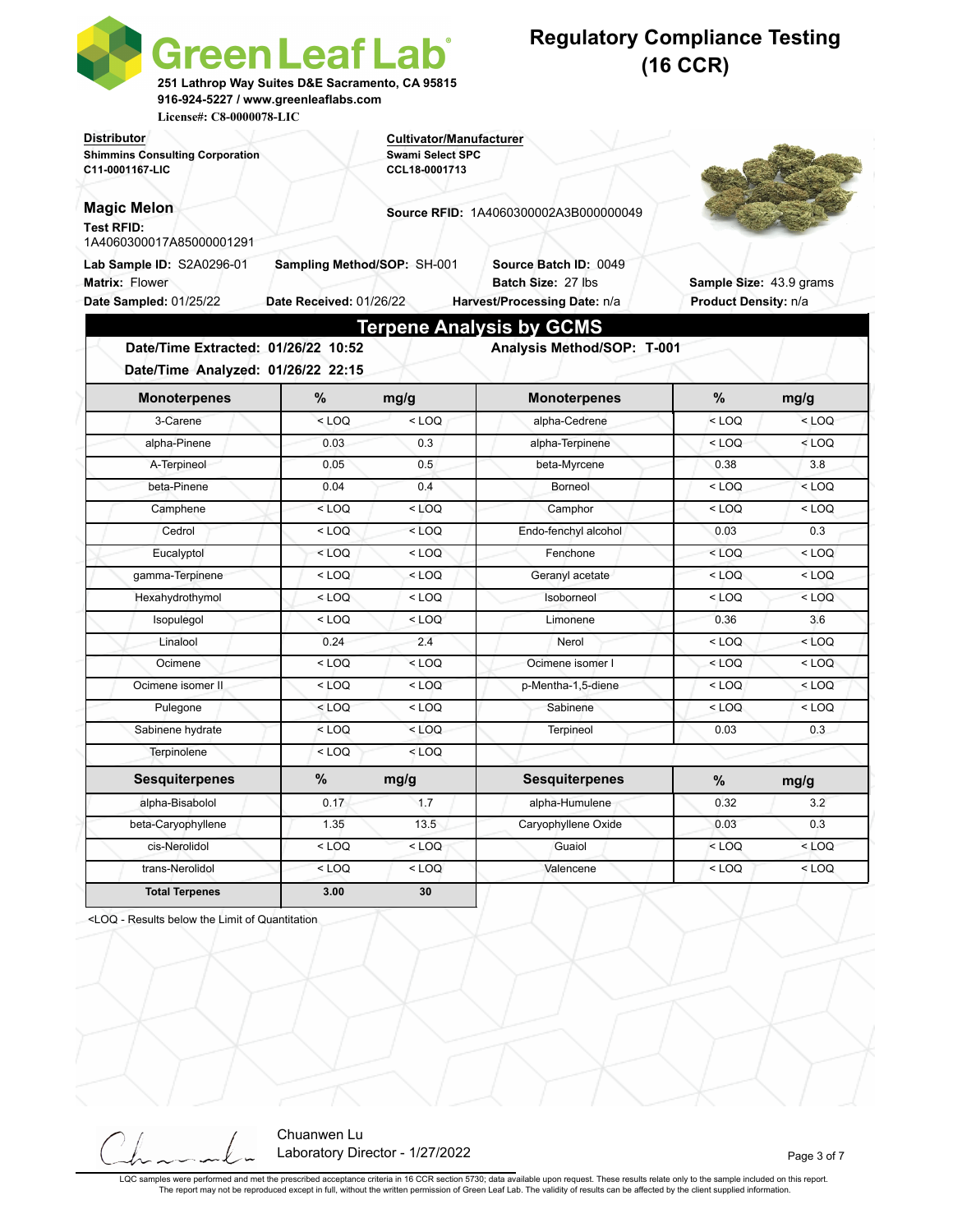

LQC samples were performed and met the prescribed acceptance criteria in 16 CCR section 5730; data available upon request. These results relate only to the sample included on this report. The report may not be reproduced except in full, without the written permission of Green Leaf Lab. The validity of results can be affected by the client supplied information.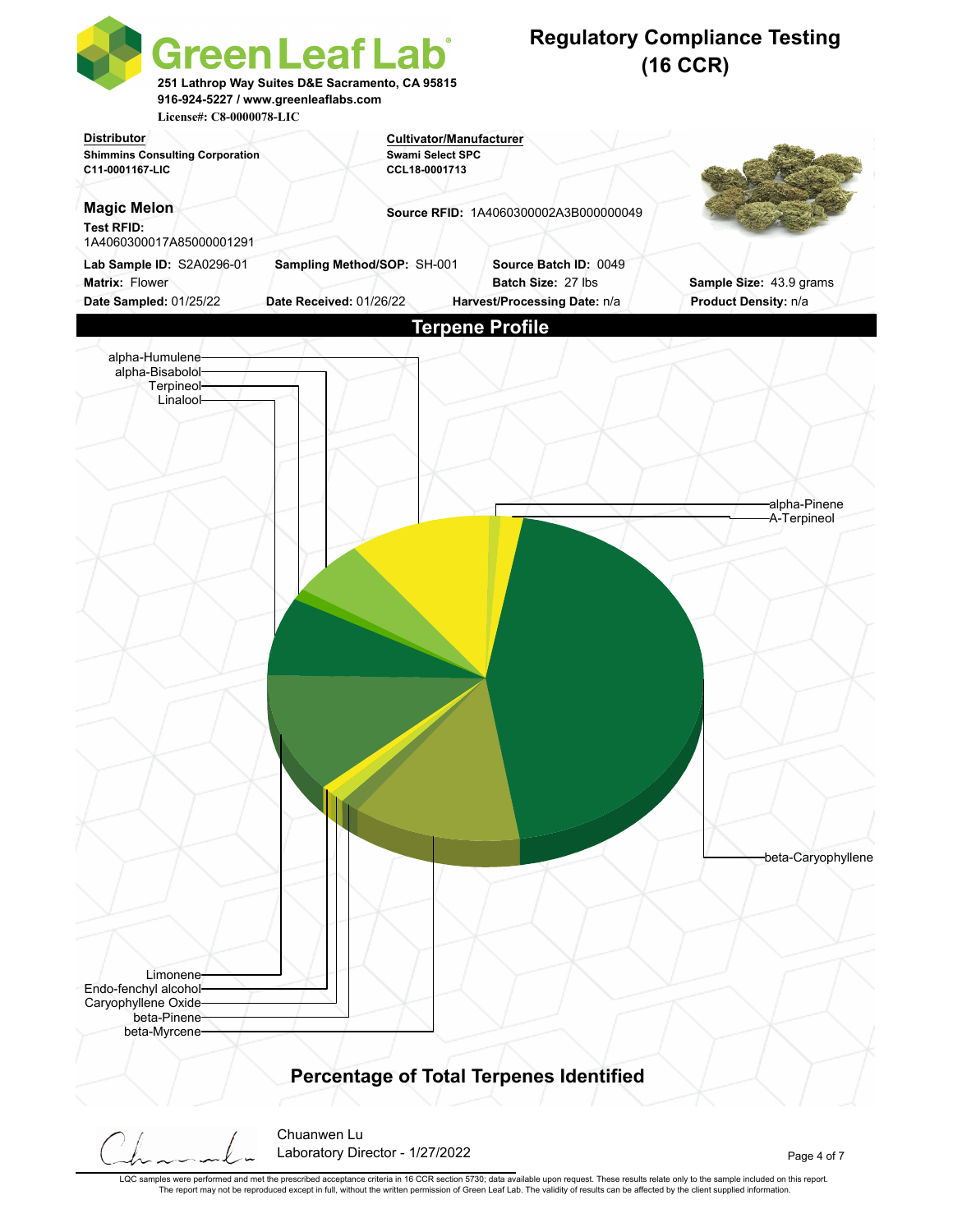|                                                                                                                                                                                                                                                                                                                           | <b>Green Leaf Lab</b><br>251 Lathrop Way Suites D&E Sacramento, CA 95815<br>916-924-5227 / www.greenleaflabs.com<br>License#: C8-0000078-LIC |                                                        |                                          |                                |              | <b>Regulatory Compliance Testing</b>                                        |                                                                                | $(16$ CCR)             |                      |                         |              |
|---------------------------------------------------------------------------------------------------------------------------------------------------------------------------------------------------------------------------------------------------------------------------------------------------------------------------|----------------------------------------------------------------------------------------------------------------------------------------------|--------------------------------------------------------|------------------------------------------|--------------------------------|--------------|-----------------------------------------------------------------------------|--------------------------------------------------------------------------------|------------------------|----------------------|-------------------------|--------------|
| Distributor<br><b>Shimmins Consulting Corporation</b><br>C11-0001167-LIC                                                                                                                                                                                                                                                  |                                                                                                                                              |                                                        | <b>Swami Select SPC</b><br>CCL18-0001713 | <b>Cultivator/Manufacturer</b> |              |                                                                             |                                                                                |                        |                      |                         |              |
|                                                                                                                                                                                                                                                                                                                           |                                                                                                                                              |                                                        |                                          |                                |              |                                                                             |                                                                                |                        |                      |                         |              |
| <b>Magic Melon</b>                                                                                                                                                                                                                                                                                                        |                                                                                                                                              |                                                        |                                          |                                |              | Source RFID: 1A4060300002A3B000000049                                       |                                                                                |                        |                      |                         |              |
| <b>Test RFID:</b><br>1A4060300017A85000001291                                                                                                                                                                                                                                                                             |                                                                                                                                              |                                                        |                                          |                                |              |                                                                             |                                                                                |                        |                      |                         |              |
| Lab Sample ID: S2A0296-01<br><b>Matrix: Flower</b><br>Date Sampled: 01/25/22                                                                                                                                                                                                                                              |                                                                                                                                              | Sampling Method/SOP: SH-001<br>Date Received: 01/26/22 |                                          |                                |              | Source Batch ID: 0049<br>Batch Size: 27 lbs<br>Harvest/Processing Date: n/a |                                                                                |                        | Product Density: n/a | Sample Size: 43.9 grams |              |
|                                                                                                                                                                                                                                                                                                                           |                                                                                                                                              |                                                        |                                          |                                |              | <b>Pesticide Analysis by GCMS/LCMS</b>                                      |                                                                                |                        |                      |                         |              |
| Date/Time Extracted: 01/26/22 10:13<br>Analysis Method/SOP: RP-001                                                                                                                                                                                                                                                        |                                                                                                                                              |                                                        |                                          |                                |              |                                                                             | Date/Time GC Analyzed: 01/27/22 02:09<br>Date/Time LC Analyzed: 01/26/22 18:09 |                        |                      |                         |              |
|                                                                                                                                                                                                                                                                                                                           |                                                                                                                                              |                                                        |                                          |                                |              |                                                                             |                                                                                |                        |                      |                         |              |
|                                                                                                                                                                                                                                                                                                                           | Result                                                                                                                                       | <b>Action</b><br>Level                                 | <b>LOD</b>                               | <b>LOQ</b>                     | Units        | Analyte                                                                     | <b>Result</b>                                                                  | <b>Action</b><br>Level | <b>LOD</b>           | LOQ                     | <b>Units</b> |
|                                                                                                                                                                                                                                                                                                                           | <b>ND</b>                                                                                                                                    | 0.1                                                    | 0.060                                    | 0.080                          | uq/q         | Acephate                                                                    | <b>ND</b>                                                                      | 0.1                    | 0.060                | 0.080                   | ug/g         |
|                                                                                                                                                                                                                                                                                                                           | <b>ND</b>                                                                                                                                    | 0.1                                                    | 0.060                                    | 0.080                          | ug/g         | Acetamiprid                                                                 | <b>ND</b>                                                                      | 0.1                    | 0.060                | 0.080                   | ug/g         |
|                                                                                                                                                                                                                                                                                                                           | <b>ND</b>                                                                                                                                    | 0.05                                                   | 0.060                                    | 0.080                          | ug/g         | Azoxystrobin                                                                | <b>ND</b>                                                                      | 0.1                    | 0.060                | 0.080                   | ug/g         |
|                                                                                                                                                                                                                                                                                                                           | <b>ND</b>                                                                                                                                    | 0.1                                                    | 0.060                                    | 0.080                          | ug/g         | Bifenthrin                                                                  | <b>ND</b>                                                                      | 3                      | 0.060                | 0.080                   | ug/g         |
|                                                                                                                                                                                                                                                                                                                           | ND                                                                                                                                           | 0.1                                                    | 0.060                                    | 0.080                          | ug/g         | Captan                                                                      | ND.                                                                            | 0.7                    | 0.500                | 0.500                   | ug/g         |
|                                                                                                                                                                                                                                                                                                                           | ND.                                                                                                                                          | 0.5                                                    | 0.060                                    | 0.080                          | ug/g         | Carbofuran                                                                  | <b>ND</b>                                                                      | 0.05                   | 0.060                | 0.080                   | ug/g         |
|                                                                                                                                                                                                                                                                                                                           | <b>ND</b>                                                                                                                                    | 10                                                     | 0.060                                    | 0.080                          |              | Chlordane                                                                   | <b>ND</b>                                                                      | 0.05                   | 0.060                | 0.080                   |              |
|                                                                                                                                                                                                                                                                                                                           | <b>ND</b>                                                                                                                                    | 0.05                                                   | 0.060                                    | 0.080                          | ug/g<br>ug/g | Chlorpyrifos                                                                | <b>ND</b>                                                                      | 0.05                   | 0.060                | 0.080                   | ug/g<br>ug/g |
|                                                                                                                                                                                                                                                                                                                           | ND                                                                                                                                           | 0.1                                                    | 0.060                                    | 0.080                          | uq/q         | Coumaphos                                                                   | ND.                                                                            | 0.05                   | 0.060                | 0.080                   |              |
|                                                                                                                                                                                                                                                                                                                           | ND.                                                                                                                                          | $\overline{2}$                                         | 0.250                                    | 0.700                          | uq/q         | Cypermethrin                                                                | <b>ND</b>                                                                      | $1 -$                  | 0.250                | 0.500                   | ug/g         |
|                                                                                                                                                                                                                                                                                                                           | <b>ND</b>                                                                                                                                    | 0.05                                                   | 0.060                                    | 0.080                          |              |                                                                             | <b>ND</b>                                                                      | 0.05                   | 0.060                | 0.080                   | ug/g         |
|                                                                                                                                                                                                                                                                                                                           | <b>ND</b>                                                                                                                                    | 0.1                                                    | 0.060                                    | 0.080                          | ug/g<br>uq/q | DDVP (Dichlorvos)<br>Dimethoate                                             | <b>ND</b>                                                                      | 0.05                   | 0.060                | 0.080                   | ug/g         |
|                                                                                                                                                                                                                                                                                                                           | ND                                                                                                                                           | 2                                                      | 0.060                                    | 0.080                          | uq/q         | Ethoprophos                                                                 | <b>ND</b>                                                                      | 0.05                   | 0.060                | 0.080                   | ug/g         |
|                                                                                                                                                                                                                                                                                                                           |                                                                                                                                              |                                                        |                                          |                                |              | Etoxazole                                                                   |                                                                                |                        |                      |                         | ug/g         |
|                                                                                                                                                                                                                                                                                                                           | ND<br><b>ND</b>                                                                                                                              | 0.05                                                   | 0.060<br>0.060                           | 0.080<br>0.080                 | ug/g         | Fenoxycarb                                                                  | ND.<br>ND                                                                      | 0.1<br>0.05            | 0.060                | 0.080<br>0.080          | ug/g         |
|                                                                                                                                                                                                                                                                                                                           |                                                                                                                                              | 0.1                                                    |                                          |                                | ug/g         |                                                                             |                                                                                |                        | 0.060                |                         | ug/g         |
|                                                                                                                                                                                                                                                                                                                           | ND                                                                                                                                           | 0.1                                                    | 0.060                                    | 0.080                          | ug/g         | Fipronil                                                                    | <b>ND</b>                                                                      | 0.05                   | 0.060                | 0.080                   | ug/g         |
|                                                                                                                                                                                                                                                                                                                           | ND                                                                                                                                           | 0.1                                                    | 0.060                                    | 0.080                          | ug/g         | Fludioxonil                                                                 | ND                                                                             | 0.1                    | 0.060                | 0.080                   | ug/g         |
|                                                                                                                                                                                                                                                                                                                           | ND                                                                                                                                           | 0.1                                                    | 0.060                                    | 0.080                          | ug/g         | Imazalil                                                                    | <b>ND</b>                                                                      | 0.05                   | 0.060                | 0.080                   | ug/g         |
| Analyte<br>Abamectin<br>Acequinocyl<br>Aldicarb<br><b>Bifenazate</b><br><b>Boscalid</b><br>Carbaryl<br>Chlorantraniliprole<br>Chlorfenapyr<br>Clofentezine<br>Cyfluthrin<br>Daminozide<br>Diazinon<br>Dimethomorph<br>Etofenprox<br>Fenhexamid<br>Fenpyroximate<br>Flonicamid<br>Hexythiazox<br>Imidacloprid<br>Malathion | <b>ND</b><br><b>ND</b>                                                                                                                       | 5<br>0.5                                               | 0.060<br>0.060                           | 0.080<br>0.080                 | ug/g<br>ug/g | Kresoxim-methyl<br>Metalaxyl                                                | <b>ND</b><br><b>ND</b>                                                         | 0.1<br>$\overline{c}$  | 0.060<br>0.060       | 0.080<br>0.080          | ug/g<br>ug/g |

ND - Compound not detected

<LOQ - Results below the Limit of Quantitation

Results above the Action Level fail state testing requirements and will be highlighted Red.

Chuanwen Lu Laboratory Director - 1/27/2022 and 200 and 200 and 200 and 200 and 200 and 200 and 200 and 200 and 200 and 20

LQC samples were performed and met the prescribed acceptance criteria in 16 CCR section 5730; data available upon request. These results relate only to the sample included on this report. The report may not be reproduced except in full, without the written permission of Green Leaf Lab. The validity of results can be affected by the client supplied information.

Methyl parathion ND 0.05 0.060 0.080 ug/g Mevinphos ND 0.05 0.060 0.080 ug/g Myclobutanil ND 0.1 0.060 0.080 ug/g Naled ND 0.1 0.060 0.080 ug/g Oxamyl ND 0.5 0.060 0.080 ug/g Paclobutrazol ND 0.05 0.060 0.080 ug/g Pentachloronitrobenzene ND 0.1 0.060 0.080 ug/g Permethrins ND 0.5 0.060 0.080 ug/g Phosmet ND 0.1 0.060 0.080 ug/g Piperonyl butoxide ND 3 0.060 0.080 ug/g Prallethrin ND 0.1 0.060 0.080 ug/g Propiconazole ND 0.1 0.060 0.080 ug/g Propoxur ND 0.05 0.060 0.080 ug/g Pyrethrins 0.341 0.5 0.060 0.080 ug/g Pyridaben ND 0.1 0.060 0.080 ug/g Spinetoram ND 0.1 0.060 0.080 ug/g Spinosad ND 0.1 0.060 0.080 ug/g Spiromesifen ND 0.1 0.060 0.080 ug/g Spirotetramat ND 0.1 0.060 0.080 ug/g Spiroxamine ND 0.05 0.060 0.080 ug/g Tebuconazole ND 0.1 0.060 0.080 ug/g Thiacloprid ND 0.05 0.060 0.080 ug/g Thiamethoxam ND 5 0.500 1.00 ug/g Trifloxystrobin ND 0.1 0.060 0.080 ug/g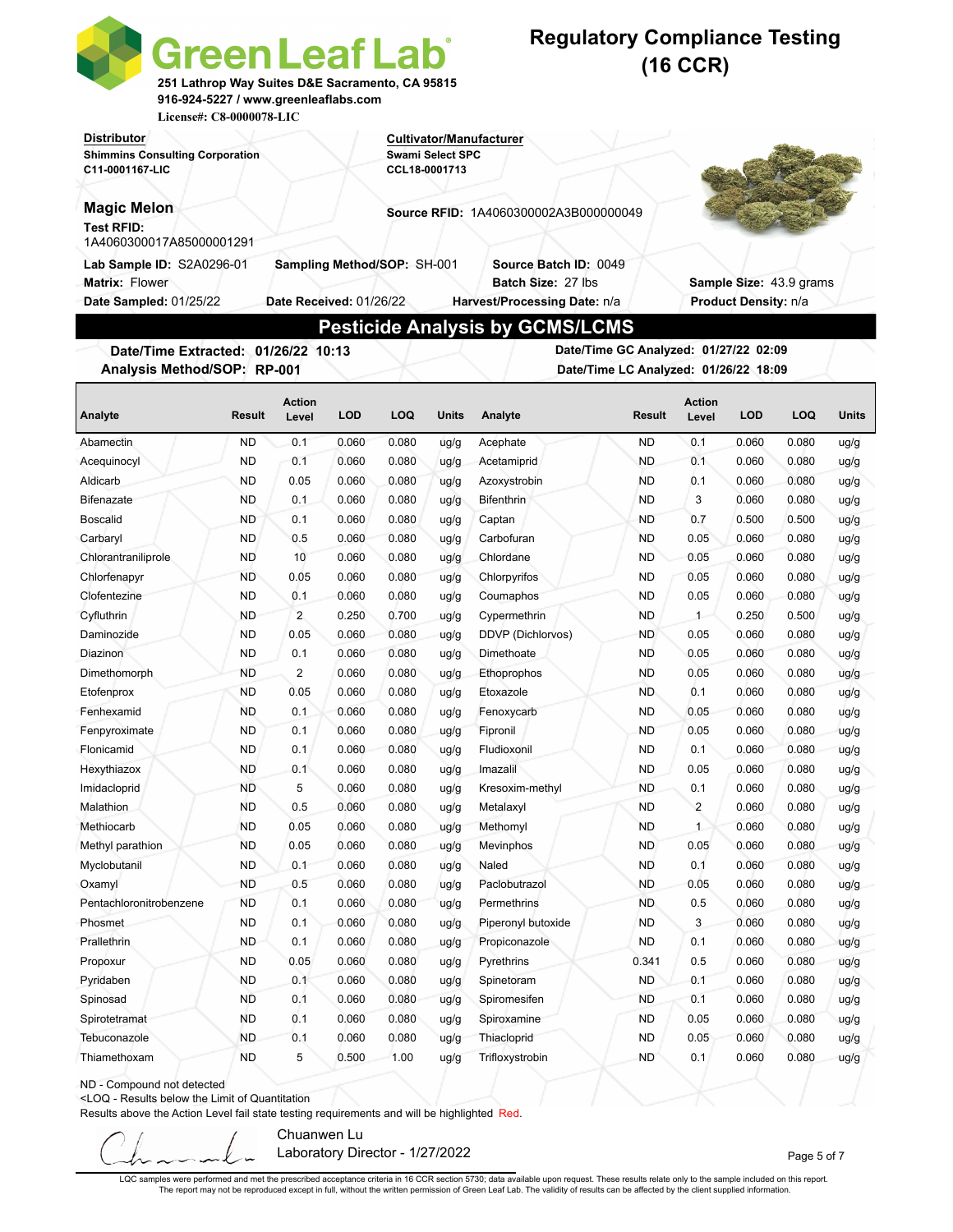|                                                                                                                                                                          | <b>Green Leaf Lab</b><br>251 Lathrop Way Suites D&E Sacramento, CA 95815<br>916-924-5227 / www.greenleaflabs.com |                        |                                                        |               |                                          |                                                                             | <b>Regulatory Compliance Testing</b><br>$(16$ CCR) |
|--------------------------------------------------------------------------------------------------------------------------------------------------------------------------|------------------------------------------------------------------------------------------------------------------|------------------------|--------------------------------------------------------|---------------|------------------------------------------|-----------------------------------------------------------------------------|----------------------------------------------------|
| <b>Distributor</b><br><b>Shimmins Consulting Corporation</b><br>C11-0001167-LIC                                                                                          | License#: C8-0000078-LIC                                                                                         |                        |                                                        |               | <b>Swami Select SPC</b><br>CCL18-0001713 | <b>Cultivator/Manufacturer</b>                                              |                                                    |
| <b>Magic Melon</b><br><b>Test RFID:</b><br>1A4060300017A85000001291                                                                                                      |                                                                                                                  |                        |                                                        |               |                                          | Source RFID: 1A4060300002A3B000000049                                       |                                                    |
| Lab Sample ID: S2A0296-01<br>Matrix: Flower<br>Date Sampled: 01/25/22                                                                                                    |                                                                                                                  |                        | Sampling Method/SOP: SH-001<br>Date Received: 01/26/22 |               |                                          | Source Batch ID: 0049<br>Batch Size: 27 lbs<br>Harvest/Processing Date: n/a | Sample Size: 43.9 grams<br>Product Density: n/a    |
| Date/Time Extracted: 01/26/22 10:11<br>Date/Time Analyzed: 01/26/22 14:17                                                                                                |                                                                                                                  |                        |                                                        |               |                                          | <b>Metals Analysis by ICPMS</b>                                             | Analysis Method/SOP: HM-001                        |
| Analyte                                                                                                                                                                  | <b>Result</b>                                                                                                    | <b>Action</b><br>Level | <b>LOD</b>                                             | <b>LOQ</b>    | <b>Units</b>                             |                                                                             |                                                    |
| Arsenic                                                                                                                                                                  | $<$ LOQ                                                                                                          | 0.2                    | 0.0110                                                 | $0.0500$ ug/g |                                          |                                                                             |                                                    |
| Cadmium                                                                                                                                                                  | <loq< td=""><td>0.2</td><td>0.00100</td><td><math>0.0500</math> ug/g</td><td></td><td></td><td></td></loq<>      | 0.2                    | 0.00100                                                | $0.0500$ ug/g |                                          |                                                                             |                                                    |
| Lead                                                                                                                                                                     | $<$ LOQ                                                                                                          | 0.5                    | 0.00150                                                | $0.0500$ ug/g |                                          |                                                                             |                                                    |
| Mercury                                                                                                                                                                  | <loq< th=""><th>0.1</th><th>0.00350</th><th><math>0.0100</math> ug/g</th><th></th><th></th><th></th></loq<>      | 0.1                    | 0.00350                                                | $0.0100$ ug/g |                                          |                                                                             |                                                    |
| <loq -="" below="" limit="" of="" quantitation<br="" results="" the="">Results above the Action Level fail state testing requirements and will be highlighted Red.</loq> |                                                                                                                  |                        |                                                        |               |                                          |                                                                             |                                                    |
|                                                                                                                                                                          |                                                                                                                  |                        |                                                        |               |                                          |                                                                             |                                                    |